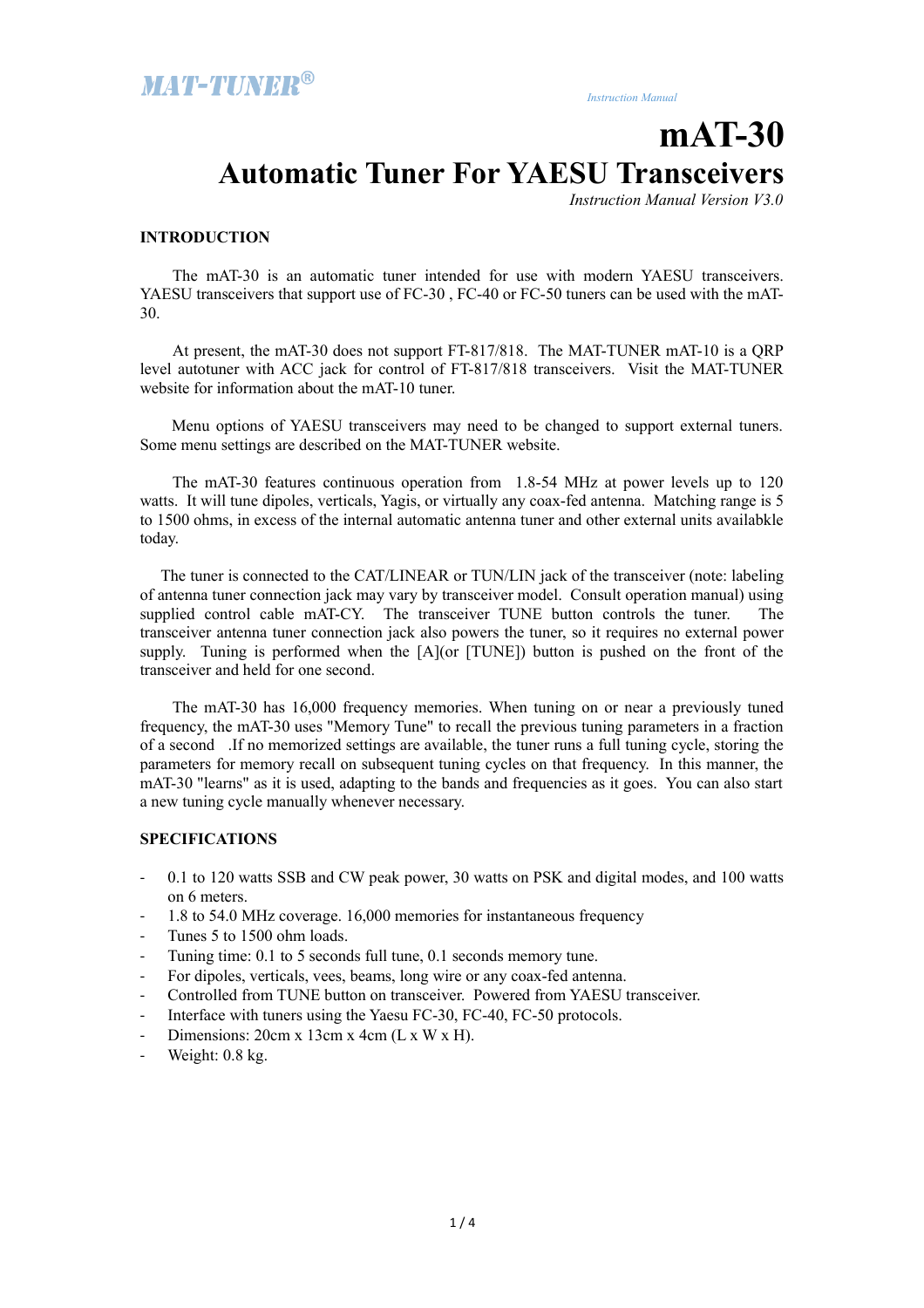

# **FRONT PANEL**

On the front panel there are two LED indicator lights. ONLINE: The tuner is active or in bypass. POWER: Power light.

| MAT-TUNER <sup>®</sup> | $mAT-30$ | HF-SSB Automatic Antenna Tuner |              |  |
|------------------------|----------|--------------------------------|--------------|--|
|                        |          |                                |              |  |
|                        |          | ONLINE                         | <b>POWER</b> |  |
|                        |          |                                |              |  |

#### **REAR PANEL**

The rear panel of the mAT-30 features five connectors.

ANTENNA: Connect the 50-ohm coax antenna feedline to this standard SO-239 connector.

RF IN: Connect a 50 ohm coax jumper cable from this standard SO-239 connector to the ANT jack on the back of the transceiver.

RADIO: This mini-DIN 8-pin connector connects to the supplied transceiver control cable mAT-CY, which connects to the mAT-30 tuner port on the transceiver. DC power is also supplied over this jack.

GND: Connect to antenna system ground.



### **CONTROL CABLE mAT-CY**

The mAT-30's control cable mAT-CY provides control signals between YAESU transceiver and the tuner. As the figure shows, the cable use wo mini-DIN 8-pin plugs. Push and hold the transceiver's [A](or [TUNE]) button for two seconds to start the tuning process. Pushing [A](or [TUNE]) quickly can switch the state of the tuner from online to bypass.

Supplied control cable mAT-CY is 50 centimeters long. If it is desired that the mAT-30 is positioned farther from the transceiver than this cable length allows, a custom cable will need to be constructed. This can be accomplished in two ways: Cut the control cable and solder a jumper wire between all the connections, or you can buy plugs and cables to make a control cable of a specific length.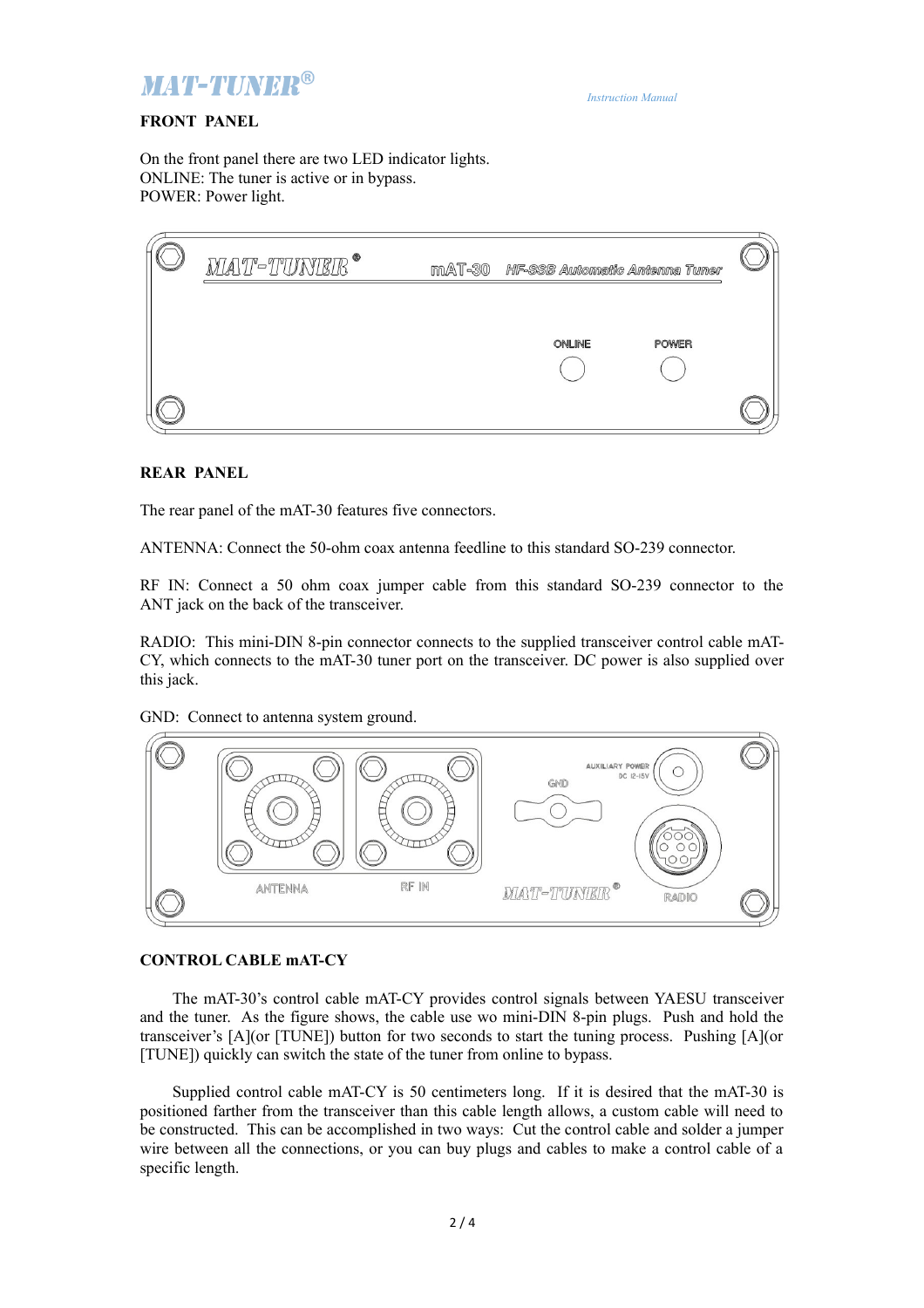

 *Instruction Manual*



| $1, +13.5V$ | 2. TX GND |
|-------------|-----------|
| $3.$ GND    | 4、DATA IN |
| 5、DATA OUT  | 6、SENSE   |
| 7、RESET     | 8. TX INH |
|             |           |

# **INSTALLATION**

The mAT-30 tuner is designed for indoor operation only, it is not waterproof. If you use it outdoors (Field Day, for example), you must protect it from the rain. Always turn your transceiver off before plugging or unplugging anything. The transceiver may be damaged if cables are connected or disconnected while the power is on.

## **COMPATIBLE TRANSCEIVERS**

The mAT-30 is designed to be used with YAESU 100 watt transceivers that support use of YAESU FC-30, FC-40, FC-50 antenna tuners.

1. Connect the HF/50 MHz antenna jack on the transceiver to the "RF IN" jack on the back of the mAT-30, using a 50 ohm coax cable.

2. Connect the supplied control cable mAT-CY to the mini-DIN 8-pin jack on the rear of the mAT-30, marked "Transceiver".

3. Connect the other end of this cable to the "CAT/LINEAR" or "TUN/LIN" jack on the rear of the YAESU transceiver.

4. Connect the antenna feed line coax to the "ANTENNA" jack on the rear of the mAT-30.

5. Grounding the mAT-30 tuner will enhance its performance and safety. We recommend that you connect your tuner to a suitable ground; a common ground rod connected to buried radials is preferred, but a single ground rod, or a cold water pipe can suffice. We strongly recommends the use of a properly installed, high quality lightning arrestor on all antenna cables.

#### **TRANSCEIVER SETTING**

Each type of transceiver has a unique setting menu for external tuners. It is necessary to set the menu correctly before you can use mAT-30. To set these menus, please read the user manual of these transceivers and refer to the setting of FC-40 or FC-50 tuners. Following is an example of FT-857D to illustrate the settings of these menus.

FT-857D/897D:

- 1. Press and hold in the **[F]**(**[FUNC]**) key for one second to activatethe Menu mode.
- 2. Rotate the **MEM/VFO CH (FT-857D: SELECT)** knob to recall Menu ModeNo-001 [EXT MENU], then rotate the **DIAL** to change the setting to "ON" to enable the extended Menu Mode.
- 3. Rotate the **MEM/VFO CH (FT-857D: SELECT)** knob to recall Menu ModeNo-020 [CAT/LIN/TUN]. The default setting for this Menu is "CAT". Rotate the **DIAL** to change the setting to "TUNER".
- 4. Press and hold in the **[F]**(**[FUNC]**) key for one second to save thenew setting and exit, then turn the transceiver off.
- 5. Set up the mAT-30 and FT-897 per the illustration, theturn on the transceiver's power again. **Do not set upthe mAT-30 and FT-897 before changing the MenuMode, item No-020 [CAT/LIN/TUN].**
- 6. Press and hold in the **[F]**(**[FUNC]**) key for one second to activatethe Menu mode.
- 7. Rotate the **MEM/VFO CH (FT-857D: SELECT)** knob to recall Menu Mode No-085